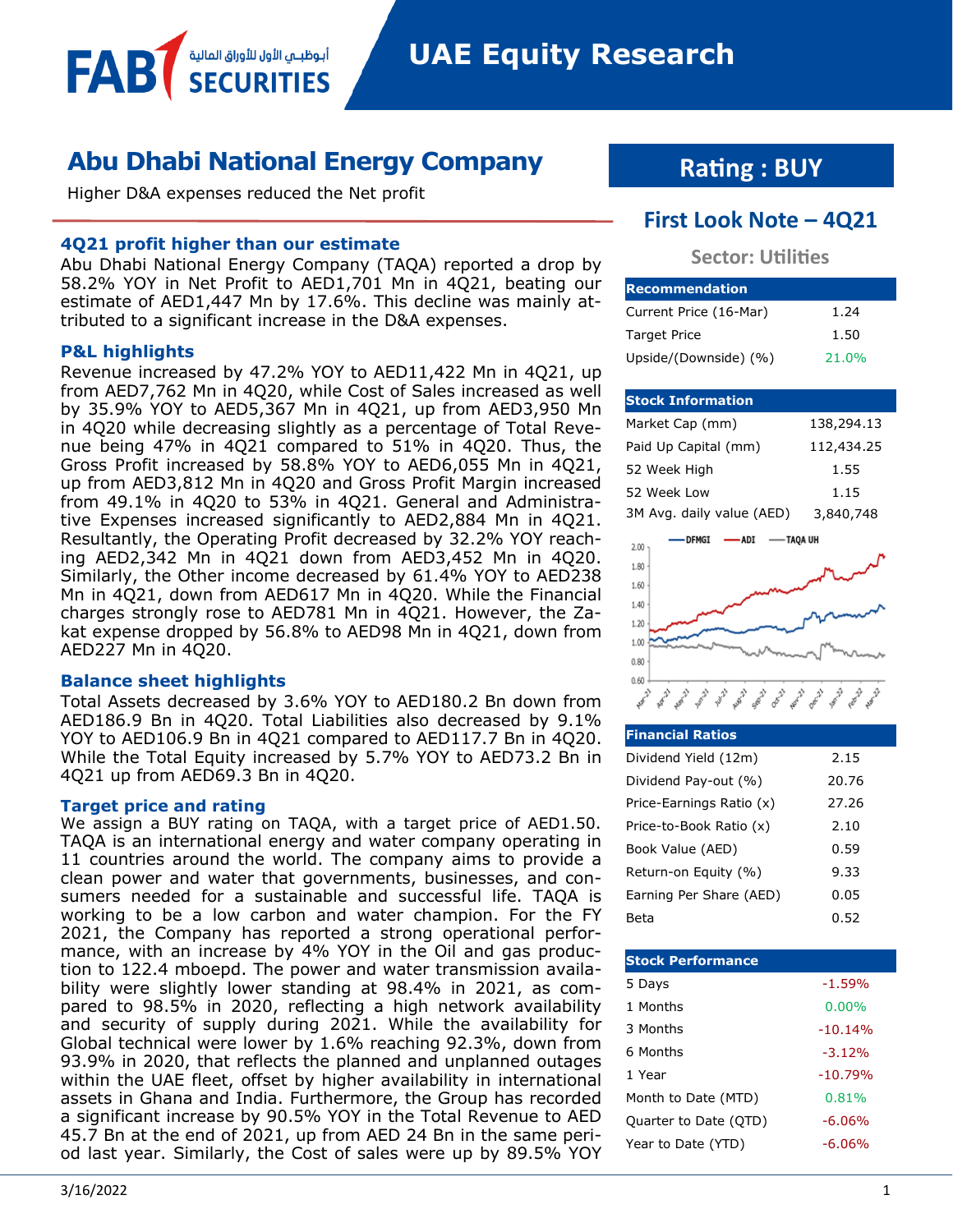# أبوظبــي الأول للأوراق الماليا **SECURITIES**

to AED 24 Bn in 2021. Therefore, the Gross profit increased by 91.6% to AED 21.7 Bn, as compared to AED 11.3 Bn in 2020, with a slight increase in the Gross profit margin (GPM) to 47.5%, up from 47.2%. At the year ended 31 December 2021, the Company has reported a strong increase by 93.8% YOY in the EBITDA to AED 19.4 Bn, mainly driven by higher revenues and associate income, and it was partially offset by higher General expenses. TAQA's Net income significantly increased by 56.5% to AED 6 Bn in 2021, up from AED 3.8 Bn in 2020, mainly attributed to higher contribution from Oil and Gas, with the fact that 2020 Net income was reduced by AED 1.5 Bn post -tax Impairment charge. The CAPEX stood at AED 4.7 Bn at the end of 2021, this reflects higher spending in Transmission and Distribution and Oil & Gas, as well as lower spending in Generation.

Meanwhile, the Company has shown a strong Free cash flows standing at AED 17.7 Bn in the year ended 2021, enabling a drop by 15% in the Gross debt to AED 65 Bn, down from AED 76 Bn in 2020. Thus, the Net debt-to-Adjusted EBITDA ratio was significantly lower in 2021 standing at 2.9x, down from 4.2x in 2020. Additionally, the Company recorded a strong liquidity levels of AED 21.9 Bn, consist of AED 8.4 Bn for Cash and cash equivalents and the Other AED 13.5 Bn for the undrawn credit facilities. Finally, the Board of Directors has proposed a final cash dividend of AED 1.10 fils per share amounting to AED 1.2 Bn for the financial year 2021, in line with shareholderapproved dividend policy. In addition to Special dividend of 2.0 fils per share (AED2,249 mm), Based on our analysis, we maintain a BUY rating on the stock.

### **TAQA — Relative Valuation**

| (at CMP)                | 2017  | 2018  | 2019  | 2020  | 2021  |
|-------------------------|-------|-------|-------|-------|-------|
| P/E                     | 41.67 | 17.86 | 25.88 | 31.25 | 25.00 |
| P/B                     | 2.15  | 1.75  | 2.37  | 2.27  | 2.13  |
| FABS Estimate & Co Data |       |       |       |       |       |

### **TAQA - P&L**

| AED mm                        | 4020     | 3Q21     | 4Q21     | 4Q21F    | Var       | YOY Ch   | QOQ Ch   | 2020      | 2021      | Change   |
|-------------------------------|----------|----------|----------|----------|-----------|----------|----------|-----------|-----------|----------|
| <b>Sales</b>                  | 7,762    | 12.077   | 11,422   | 12,070   | -5.4%     | 47.2%    | -5.4%    | 23,985    | 45,690    | 90.5%    |
| Cost of Sales                 | $-3,950$ | -7,121   | $-5,367$ | $-7,182$ | $-25.3%$  | 35.9%    | $-24.6%$ | $-12,666$ | $-24,006$ | 89.5%    |
| <b>Gross profit</b>           | 3,812    | 4,956    | 6,055    | 4,888    | 23.9%     | 58.8%    | 22.2%    | 11,319    | 21,684    | 91.6%    |
| SG&A Expenses                 | $-620$   | $-493$   | $-829$   | $-483$   | 71.7%     | 33.7%    | 68.2%    | $-1,294$  | $-2,257$  | 74.4%    |
| <b>EBITDA</b>                 | 3,192    | 4,463    | 5,226    | 4,406    | 18.6%     | 63.7%    | 17.1%    | 10,025    | 19,427    | 93.8%    |
| D&A Expenses                  | 260      | $-2,460$ | $-2,884$ | $-2,414$ | 19.5%     | NM.      | 17.2%    | $-5,617$  | $-11,119$ | 98.0%    |
| <b>Operating profit</b>       | 3,452    | 2,003    | 2,342    | 1,992    | 17.6%     | $-32.2%$ | 16.9%    | 4,408     | 8,308     | 88.5%    |
| Other income                  | 617      | 252      | 238      | 296      | $-19.6%$  | $-61.4%$ | $-5.6%$  | 932       | 1,477     | 58.5%    |
| Financial charges - net       | 171      | $-744$   | $-781$   | $-724$   | 7.8%      | NM.      | 5.0%     | $-1,581$  | $-3.094$  | 95.7%    |
| <b>Profit before zakat</b>    | 4,240    | 1,511    | 1,799    | 1,563    | 15.1%     | $-57.6%$ | 19.1%    | 3,759     | 6,691     | 78.0%    |
| Zakat                         | $-227$   | $-146$   | -98      | $-156$   | $-37.3%$  | $-56.8%$ | $-32.9%$ | 258       | $-696$    | NM.      |
| <b>Profit before NCI</b>      | 4,013    | 1,365    | 1,701    | 1,407    | 20.9%     | $-57.6%$ | 24.6%    | 4,017     | 5,995     | 49.2%    |
| <b>NCI</b>                    | 61       | 38       | 0        | 40       | <b>NM</b> | NΜ       | NΜ       | $-209$    | $-35$     | $-83.3%$ |
| <b>Profit to shareholders</b> | 4,074    | 1,403    | 1,701    | 1,447    | 17.6%     | $-58.2%$ | 21.2%    | 3,808     | 5,960     | 56.5%    |

*FABS estimate & Co Data*

### **TAQA- Margins**

| $\%$       | 4020  | 3021  | 4021  | YOY ch  | 000 ch | 2020  | 2021  | Change |
|------------|-------|-------|-------|---------|--------|-------|-------|--------|
| <b>GPM</b> | 49.1% | 41.0% | 53.0% | 390     | 1198   | 47.2% | 47.5% |        |
| <b>OPM</b> | 44.5% | 16.6% | 20.5% | $-2397$ | 392    | 18.4% | 18.2% | $-19$  |
| Net margin | 52.5% | 11.6% | 14.9% | $-3759$ | 328    | 15.9% | 13.0% | $-283$ |

*FABS estimate & Co Data*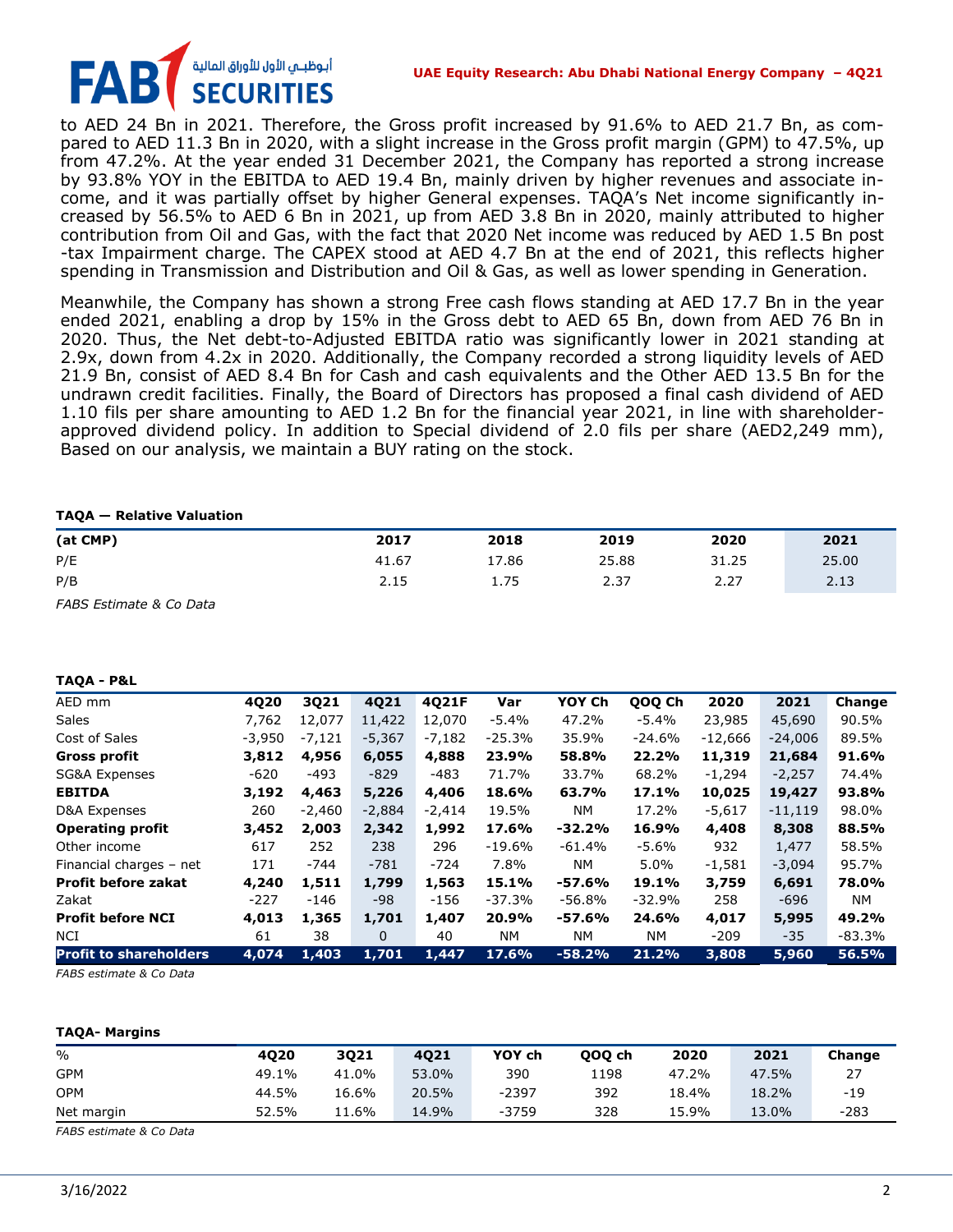

### **Research Rating Methodology:**

| Rating            | <b>Upside/Downside potential</b> |
|-------------------|----------------------------------|
| BUY               | Higher than $+15%$               |
| <b>ACCUMULATE</b> | Above $+10\%$ to $+15\%$         |
| HOI D             | Between $+10\%$ to $-5\%$        |
| <b>REDUCE</b>     | Below -5% to -15%                |
| SELL.             | Lower than -15%                  |

### **FAB Securities Contacts:**

**Research Analysts**

| Research Analysts                         |                                                |                            |
|-------------------------------------------|------------------------------------------------|----------------------------|
| Ahmad Banihani                            | +971-2-6161629                                 | ahmad.banihani@Bankfab.com |
| <b>Sales &amp; Execution</b>              |                                                |                            |
| Abu Dhabi Head Office                     |                                                |                            |
| <b>Trading Desk</b>                       | $+971 - 2 - 6161700/1$<br>$+971 - 2 - 6161777$ | Online Trading Link        |
| Institutional Desk<br>Sales and Marketing | +971-2-6161628<br>$+971 - 2 - 6161641$         |                            |
|                                           |                                                |                            |

### **DISCLAIMER**

This report has been prepared by FAB Securities (FABS), which is authorised by the UAE Securities and Commodities Authority, licensing registration number 604002, and is a member of the Abu Dhabi Securities Exchange, Dubai Financial Market. The information, opinions and materials contained in this report are provided for information purposes only and are not to be used, construed, or considered as an offer or the solicitation of an offer or recommendation to sell or to buy or to subscribe for any investment security or other financial instrument. The information, opinions and material in this report have been obtained and derived from publicly available information and other sources considered reliable without being independently verified for their accuracy or completeness. FABS gives no representation or warranty, express or implied, as to the accuracy and completeness of information and opinions expressed in this report. Opinions expressed are current as of the original publication date appearing on the report only and the information, including the opinions contained herein, are subject to change without notice. FABS is under no obligation to update this report. The investments referred to in this report might not be suitable for all recipients. Recipients should not base their investment decisions on this report and should make their own investigations, and obtain independent advice, as appropriate. Any loss or other consequences arising from the uses of material contained in this report shall be the sole and exclusive responsibility of the recipient and FABS accepts no liability for any such loss or consequence. The value of any investment could fall as well as rise and the investor may receive less than the original amount invested. Some investments mentioned in this report might not be liquid investments, which could be difficult to realise in cash. Some investments discussed in this report could be characterised by high level of volatility, which might result in loss. FABS owns the intellectual property rights and any other material contained in this report. No part of this report may be reproduced, utilised or modified in any form either in whole or in part or by any electronic, mechanical or other means, now known or hereafter invented, including photocopying and recording, or stored in any retrieval system without the prior consent of FABS in writing. While utmost care has been taken to ensure that the information provided is accurate and correct, neither FABS, nor its employees shall, in any way, be responsible for the contents. By accepting this document, the recipient agrees he/she has read the above disclaimer and to be bound by the foregoing limitations/restrictions.